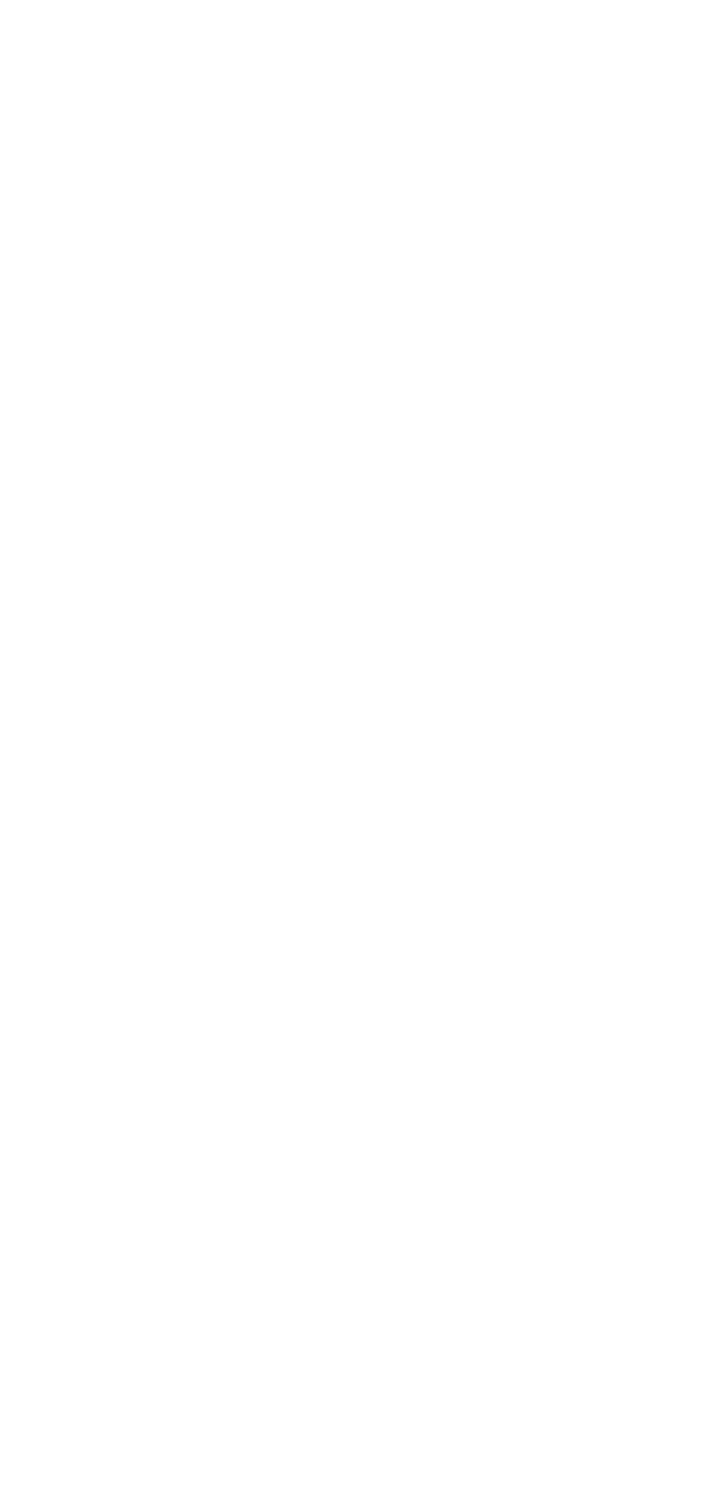# **Investment Objective and Policy**

The objective of the Fund is to track the capital performance of the FTSE 350 Index (the 'Index') and to maintain a gross income yield equal to that of the Index.

Securities in the Index will be held with weightings generally proportionate to their official Index weighting. From time to time non-Index constituents may be held as a result of a corporate action and these holdings will be sold or transferred as soon as reasonably practical.

# **Risk Profile**

#### **Market Risk**

Market risk arises mainly from uncertainty about future prices. It represents the potential loss the Fund may suffer through holding market positions in the face of market movements. The Manager adheres to the investment guidelines and in this way, monitors and controls the exposure to risk from any type of security, sector or issuer.

# **Fund Facts**

| Period End Dates for Distributions: |           | 28 Feb, 31 Aug |
|-------------------------------------|-----------|----------------|
| Distribution Dates:                 |           | 30 Apr, 31 Oct |
| <b>Ongoing Charges Figures:</b>     | 31 Aug 18 | 28 Feb 18      |
|                                     | 0.60%     | 0.98%          |

The Ongoing Charges Figure (OCF) is the ratio of the Fund's total disclosable costs (excluding overdraft interest) to the average net assets of the Fund.

The OCF is intended to provide a reliable figure which gives the most accurate measure of what it costs to invest in a fund and is calculated based on the last period's figures.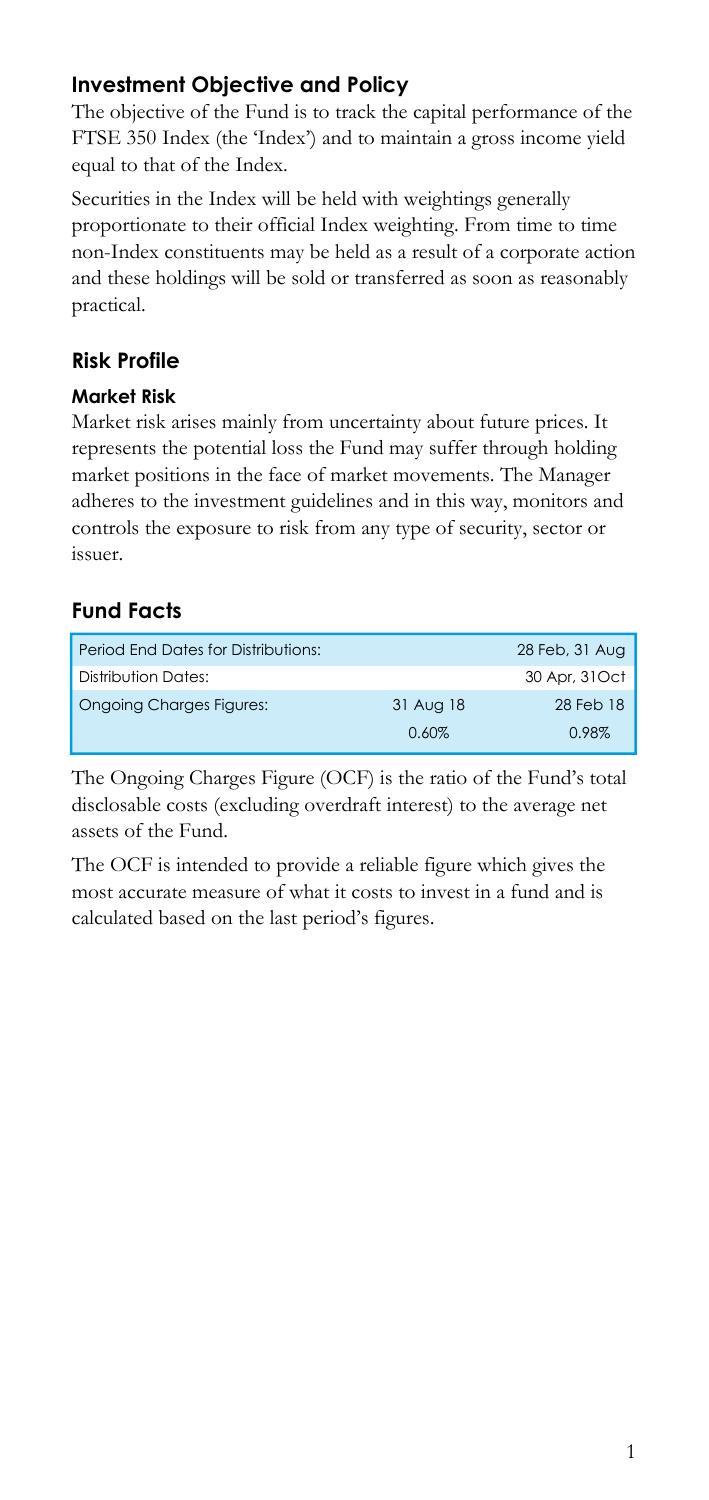# **Risk and Reward Profile**



- This risk and reward profile is based on historical data which may not be a reliable indication of the Fund's risk and reward category in the future.
- The category number highlighted above reflects the rate at which the Fund's unit price has moved up and down in the past. If the Fund has less than five years' track record, the number also reflects the rate at which the Index the Fund tracks has moved up and down in the past. Higher numbers mean the potential reward could be greater, but this comes with increased risk of losing money.
- The Fund is in category five because it invests in company shares which are sensitive to variations in the stock market. The value of company shares can change substantially over short periods of time. Company shares are generally considered to be higher risk investments than bonds or cash.
- The Fund's category is not guaranteed to remain the same and may change over time.
- Even a fund in the lowest category is not a risk free investment.

#### **Distribution Information**

The distribution payable on 31 October 2018 is 3.4668p per unit for accumulation units.

#### **Net Asset Values and Units in Issue**

| <b>Class</b>              | <b>Net Asset</b><br>Value (£) | <b>Units in Issue</b> | <b>Net Asset</b><br><b>Value per</b><br>Unit $(p)$ |
|---------------------------|-------------------------------|-----------------------|----------------------------------------------------|
| <b>Accumulation Units</b> | 152.009.516                   | 90.386.625            | 168.18                                             |

**Past performance is not a guide to future performance.** 

**The price of units and any income from them may go down as well as up.** 

**Exchange rate changes may cause the value of any overseas investments to rise or fall.**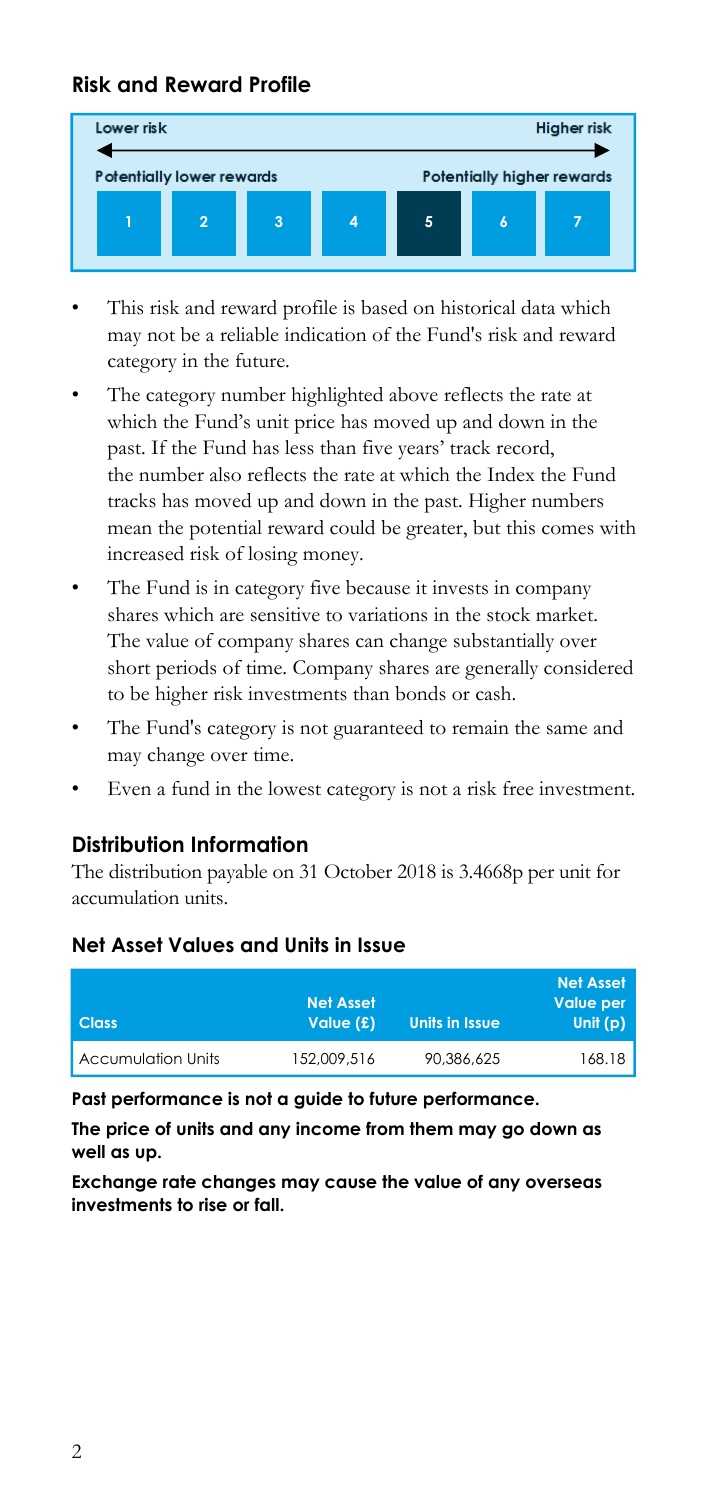# **Portfolio Information**

The top 10 holdings and their associated weighting at the current period end and preceding year end were:

| <b>Top 10 Holdings at</b><br>31 August 2018 |                                  | <b>Top 10 Holdings at</b><br>28 February 2018 |                                         |
|---------------------------------------------|----------------------------------|-----------------------------------------------|-----------------------------------------|
| Holding                                     | Percentage of<br>Net Asset Value | Holding                                       | Percentage of<br><b>Net Asset Value</b> |
| <b>HSBC</b>                                 | 5.67%                            | <b>HSBC</b>                                   | 6.31%                                   |
| <b>BP</b>                                   | 4.53%                            | <b>British American</b><br>Tobacco            | 4.26%                                   |
| Royal Dutch Shell 'A'                       |                                  | Royal Dutch Shell 'A'                         |                                         |
| (Dutch Listing)                             | 4.31%                            | (Dutch Listing)                               | 4.04%                                   |
| Royal Dutch Shell 'B'                       | 4.04%                            | <b>BP</b>                                     | 4.03%                                   |
| <b>British American</b>                     |                                  |                                               |                                         |
| Tobacco                                     | 3.60%                            | Royal Dutch Shell 'B'                         | 3.83%                                   |
| GlaxoSmithKline                             | 3.24%                            | GlaxoSmithKline                               | 2.76%                                   |
| AstraZeneca                                 | 3.10%                            | Diageo                                        | 2.66%                                   |
| Diageo                                      | 2.74%                            | AstraZeneca                                   | 2.65%                                   |
| Unilever                                    | 2.13%                            | <b>Vodafone Group</b>                         | 2.36%                                   |
| Prudential                                  | 1.91%                            | Llovds Bankina Group                          | 2.15%                                   |

# **Fund Holdings as at 31 August 2018**





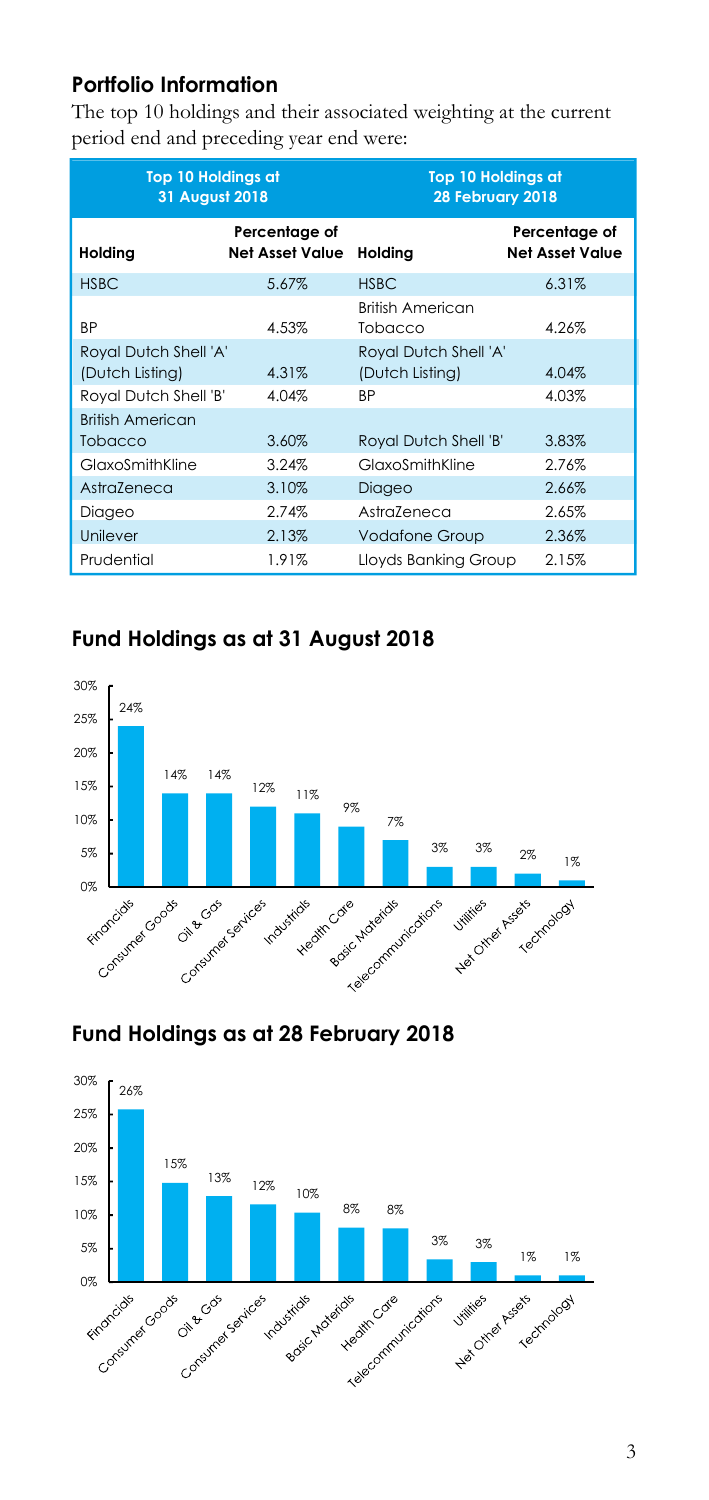# **Manager's Investment Report**

During the period under review, the bid price of the Fund's units rose by 5.45%. FTSE, the Index complier, calculates the benchmark Index at the end of the business day using closing prices, whereas the Fund is valued using prevailing prices at 12pm. Therefore, for tracking purposes the Fund has been revalued using closing prices. On this basis over the review period, the Fund returned 3.18% on a capital only basis, compared with the FTSE 350 Index return of 3.16% (Source: Bloomberg), producing a tracking difference of +0.02%.

#### **Past performance is not a guide to future performance.**

**The value of investments and any income from them may go down as well as up.** 

#### **Exchange rate changes may cause the value of any overseas investments to rise or fall.**

The FTSE 350 Index is calculated by FTSE International Limited ("FTSE"). FTSE does not sponsor, endorse or promote this product.

All copyright in the Index values and constituent list belongs to FTSE. Legal & General has obtained full licence from FTSE to use such copyright in the creation of this product.

"FTSETM", "FT-SE®" and "Footsie®" are trademarks of the London Stock Exchange Plc and The Financial Times Limited and are used by FTSE International Limited ("FTSE") under license.

#### **Market/Economic Review**

Despite closing 2017 on a positive note, UK equities faltered during the first quarter of 2018 recording three consecutive months of losses before rallying in April and May. Initially, Sterling strengthened with the currency reaching its highest level since the 2016 referendum, surpassing \$1.40 at the end of January. This caused a headwind for companies and sectors with high international earnings, notably food & beverages. Subsequently, the currency weakened, providing a boost for the same companies. Although the Bank of England indicated interest rates may need to be increased as soon as May, the economy grew at its slowest pace for six years during the first quarter, leading the Bank to adopt a more cautious approach, raising its benchmark base rate to 0.75% in August. The energy sectors performed well, boosted by the strength of the oil price. Companies with significant exposure to emerging markets underperformed, notably mining companies and financials. UK equities struggled in August as Brexit-related headlines intensified, along with the probability attached to a no deal scenario.

The more domestically focused FTSE Mid 250 Index (+5.09%) outperformed the more globally focused FTSE 100 Index (+2.77%) during the review period. The UK market was at its lowest in March but rebounded in May and maintained its level towards the end of the period.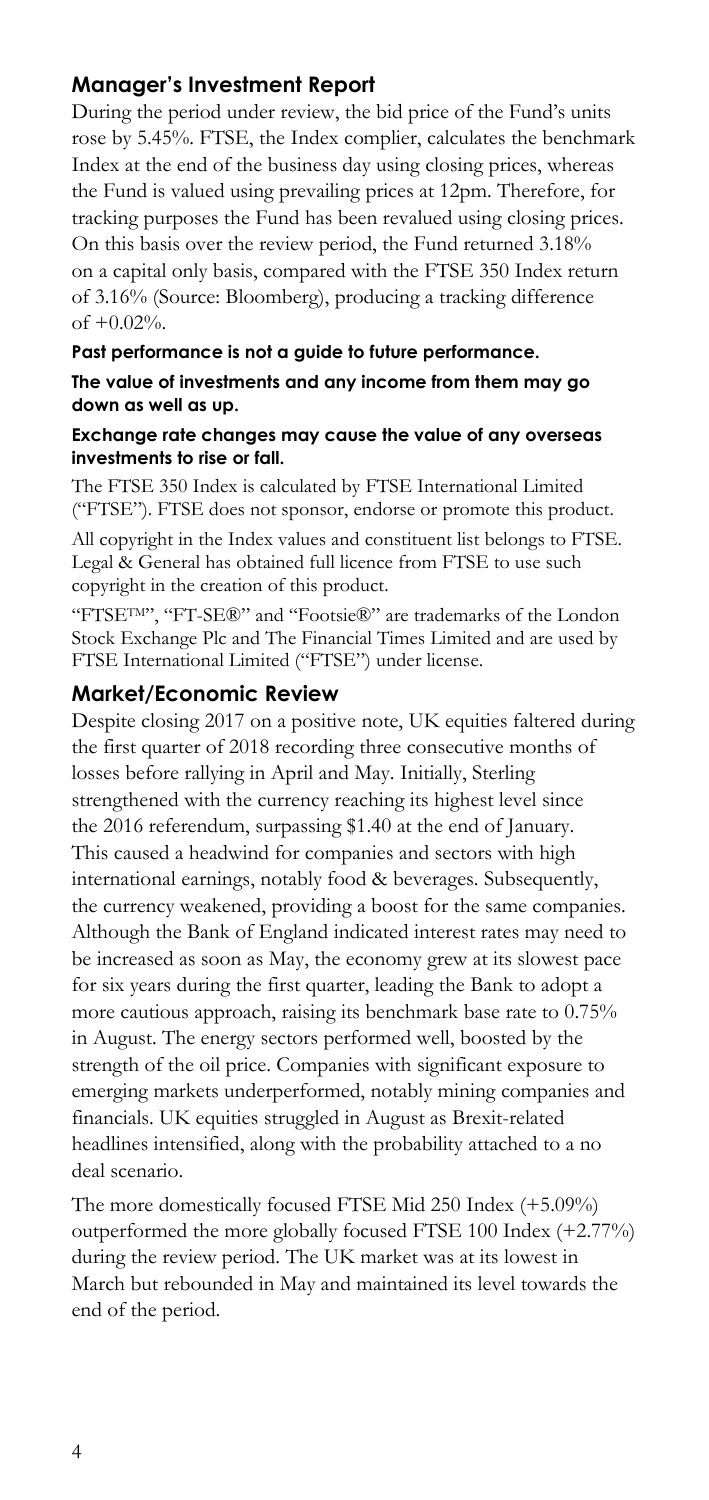# **Manager's Investment Report continued**

The best performing sectors over the review period were Oil Equipment, Services & Distribution (+25.39%), Food & Drug Retailers (+24.34%) and Pharmaceuticals & Biotechnology (+24.06%). The worst performing sectors over the review period were Mobile Telecommunications (-17.93%), Software & Computer Services (-14.22%) and Industrial Transportation (-13.22%).

#### **Fund Review**

Companies held within the Fund are held with weightings generally proportionate to those of the Index. Hence investment activity, other than to raise or invest cash, is only necessary when there are changes in the issued share capital or free float of the constituent companies, or to the constituents of the Index.

During the period under review there were two Index reviews carried out by FTSE. The March quarterly Index review resulted in seven additions and seven deletions. The largest additions were Pantheon International, Baillie Gifford Japan Trust and Games Workshop Group. The largest deletions were MITIE Group, Vectura Group and Hansteen Holdings. There were 44 changes to the free share capital of constituents with the largest increases being Royal Dutch Shell 'A' and Ocado Group and the largest decreases being Diageo and Rio Tinto.

The Index review in June resulted in four additions and four deletions. The largest additions were Laird, Premier Oil, IntegraFin and Energean Oil and Gas. The largest deletions were Marstons, Woodford Patient Capital Trust, Pets At Home Group and Purecircle. There were 213 changes to the free share capital of constituents with the largest increases being BP and Royal Bank of Scotland Group and the largest decreases being Melrose Industries and Rio Tinto.

Outside of the reviews there was a noticeable amount of overseas Merger & Acquisition (M&A) activity. Booker was deleted from the Index as a result of all stock merger with Tesco. Aldermore Group was acquired by FirstRand Limited for cash. GKN was taken over by Melrose Industries in exchange for stock. UBM was acquired by Informa in a stock acquisition. Ladbrokes Coral Group merged with GVC. The cash deals included Fidessa Group acquired by ION Bidco, Fenner by Michelin B, ZPG by Zephyr Bidco and Laird by AI Ladder Limited. As M&A targets were deleted from the Index a number of stocks were promoted from the FTSE Small Cap Index including Edinburgh Dragon Trust, Vinacapital Vietnam opportunity Fund, Primary Health Properties, AA, JPMorgan Japanese Investment Trust, Fidelity Special Values, Keller Group, BlackRock Smaller Companies Trust and Hilton Food Group.

Another noteworthy corporate action involved the demerger of Quilter from Old Mutual and the creation of a new holding company which subsequently became assigned to South Africa resulting in the new company being deleted from UK Indices.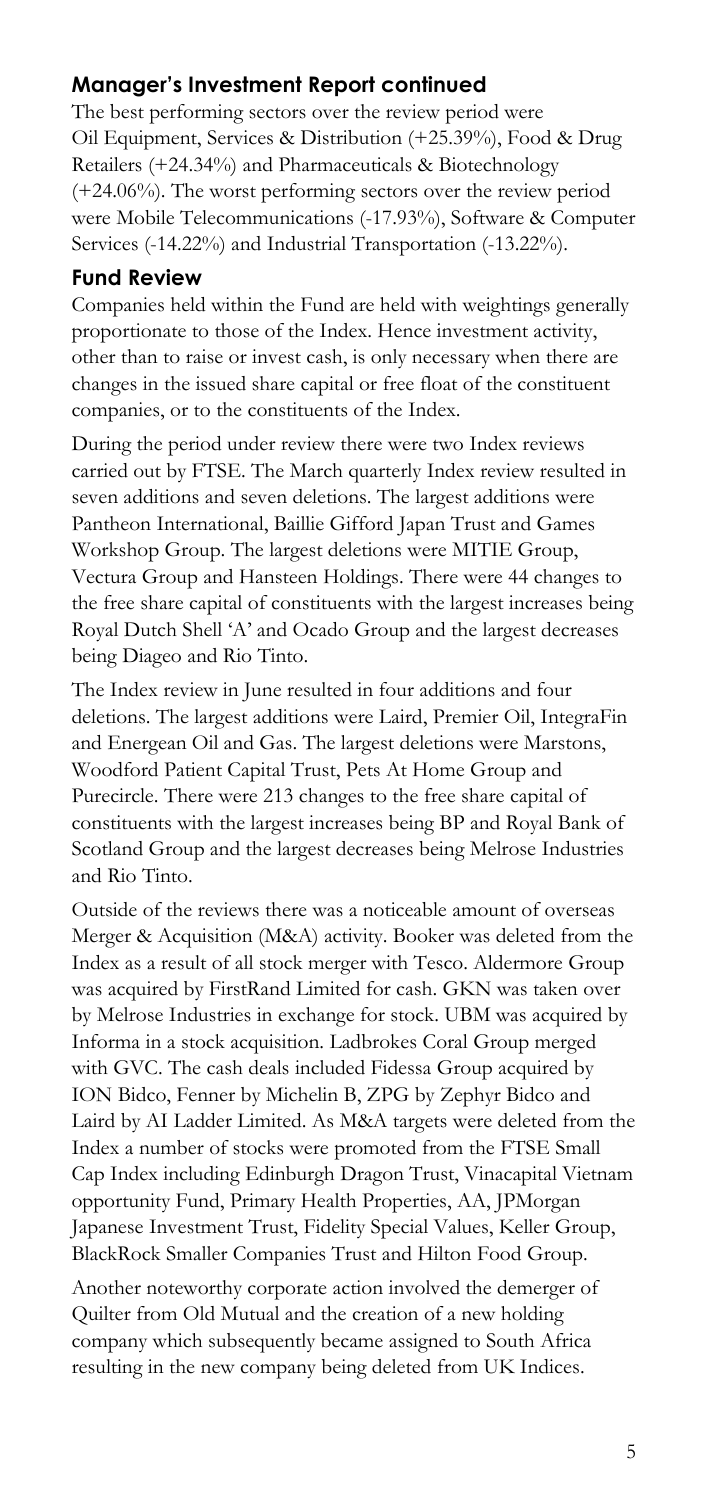# **Manager's Investment Report continued**

Companies raising capital via rights issues included John Laing Group, Galliford Try, Provident Financial, Phoenix Group and DS Smith. The Weir Group and Metro Bank raised capital for growth via primary placings. Secondary placings that resulted in companies having their freely available share capital increased in the Index were made for ConvaTec Group and Just Group. In addition, HMRC reduced their stake to 62.4% in Royal Bank of Scotland Group.

# **Outlook**

Following the rate hike in August to 0.75%, the Bank of England (BoE) is likely to stay on hold until next year. Despite above-target inflation, the BoE will be wary to hike again in the midst of a congested Brexit timetable. Better fiscal position opens up space for further easing, more likely to be deployed ahead of next election, e.g. NHS spending. We have maintained our UK GDP growth rate expectation at 1.3% in 2018 and 1.5% in 2019. Brexit 'No deal' scenario is still a potential outcome, however we are assigning a probability of less than 10%. Headline inflation is expected to stay below 3% unless oil rises further. Our view is that the fundamentals driving economic growth remain relatively strong, and global growth is synchronised and therefore see limited recession risks in the next 12 months.

The Fund remains well positioned to capture the performance of the Index.

Legal & General Investment Management Limited (Investment Adviser) 26 September 2018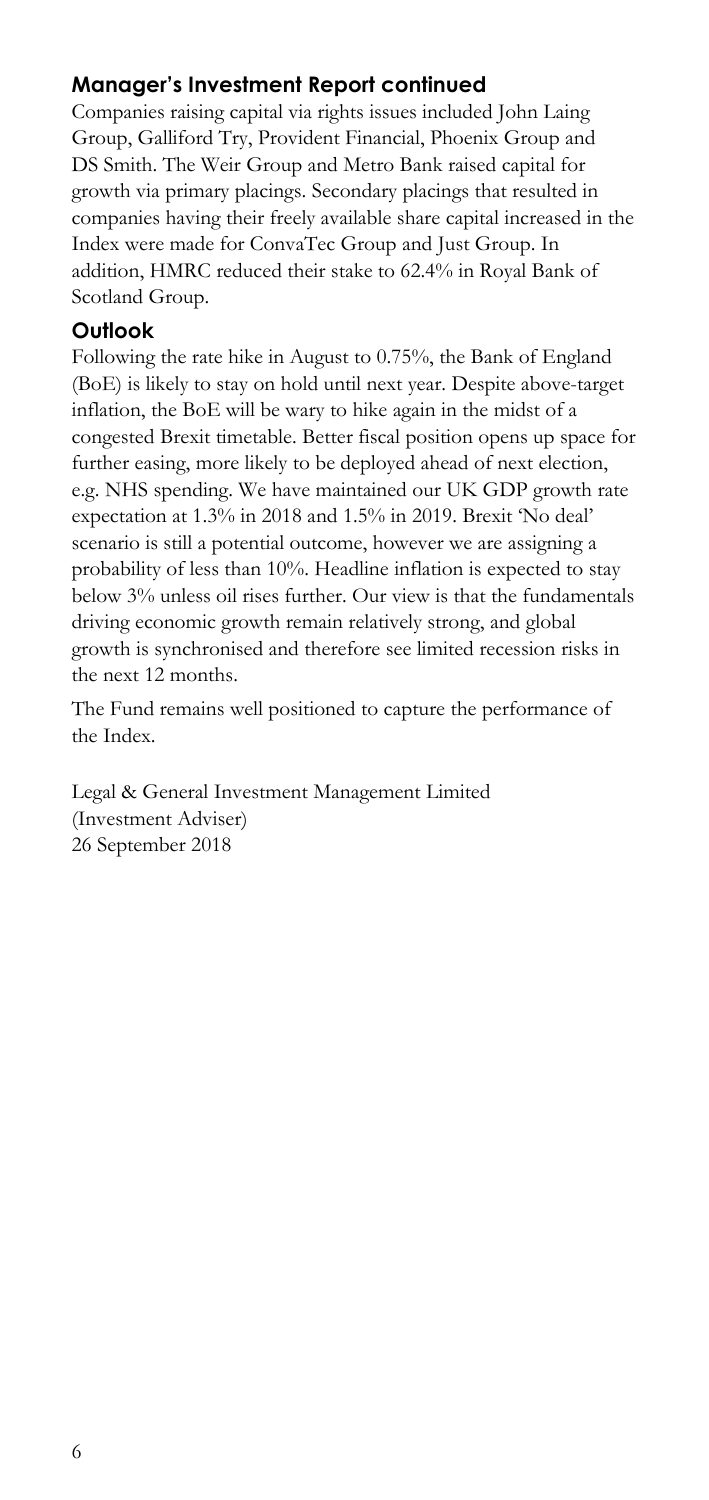# **Manager's Report and Accounts**

Copies of the most recent Interim and Annual Long Form Manager's Reports are available free of charge by telephoning 0370 050 0955, by writing to the Manager or are available on the internet at www.legalandgeneral.com/investments/fundinformation/managers-reports.

Call charges will vary. We may record and monitor calls.

#### **Information on Tracking Error**

The 'Tracking Error' of a Fund is the measure of the volatility of the differences between the return of the Fund and the return of the benchmark Index. It provides an indication of how closely the Fund is tracking the performance of the benchmark Index after considering things such as Fund charges and taxation.

Using monthly returns, over the review period, the annualised Tracking Error of the Fund is 0.08%, whilst over the last three years to the end of August 2018 the annualised Tracking Error of the Fund is 0.15%. These Tracking Errors are within the anticipated Tracking Error levels set out in the Fund's Prospectus of  $+/-0.50%$  per annum.

#### **Dual Pricing Arrangement**

The Manager's fixed dual pricing arrangement has a set spread to account for the costs of transacting in a particular Fund. Where the Manager operates a box through which unit subscriptions and unit redemptions are netted into a single trade instruction to the Trustee, the netting reduces the actual transaction costs and this generates a revenue to the Manager. The revenue generated from this activity is calculated on a monthly basis and returned to the Fund in the form of a payment from the Manager. This provides an enhanced return to the fund, though the size of any return will be dependent on the size of subscriptions and redemptions.

#### **Minimum Investment Amounts**

The minimum initial lump sum investment amount for R-Class Accumulation is  $\sqrt{2500}$ . Monthly contributions can be made with a minimum amount of  $\sqrt{250}$  per month.

#### **Other Information**

The information in this report is designed to enable unitholders to understand how the Fund has performed during the period under review and how it is invested at the period end. Further information on the activities and performance of the

Fund can be obtained by telephoning 0370 050 0955 or by writing to the Manager.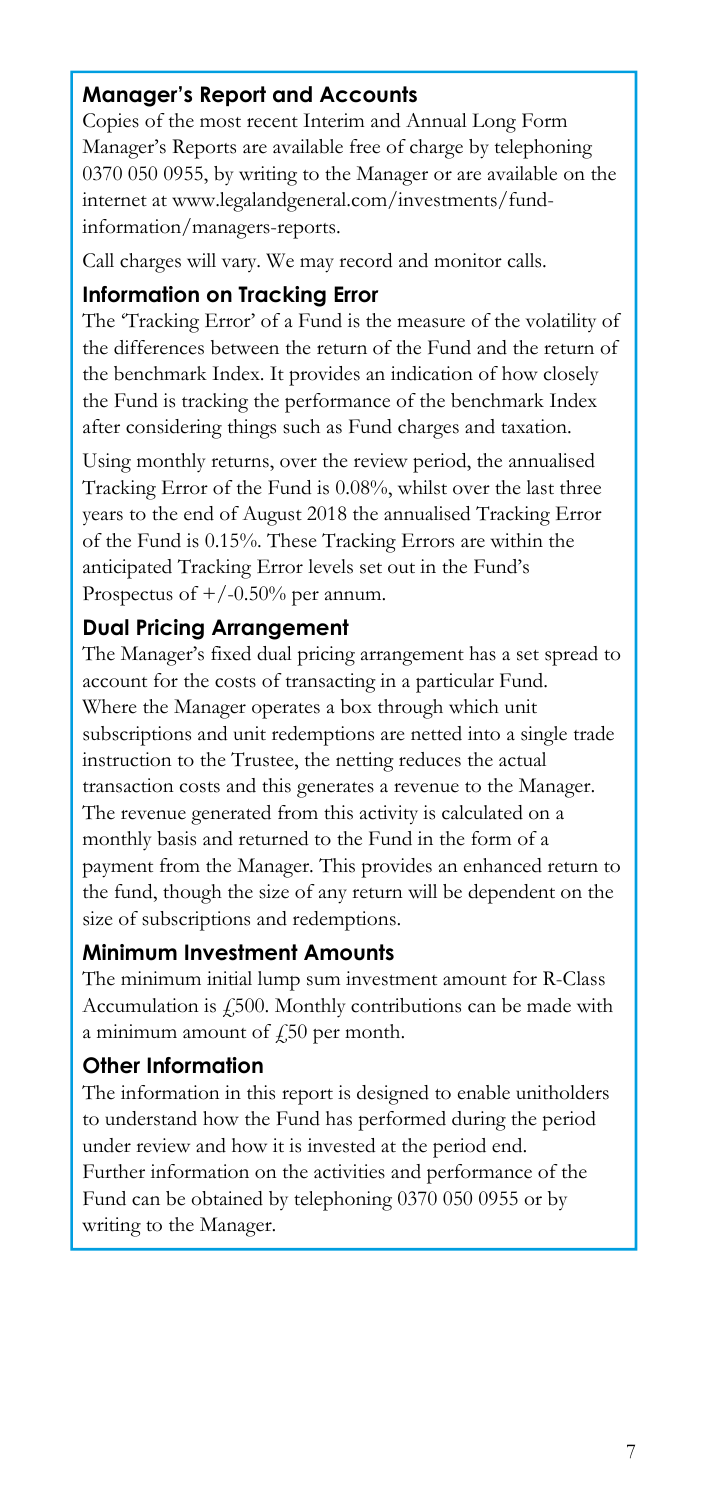#### **Significant Changes**

#### **Change of Fund Management Fees (FMF)**

With effect from 1 June 2018, the FMF for R-Class Accumulation units have been reduced from 0.82% to 0.52%.

#### **Change of Auditor**

With effect from 28 April 2018, PricewaterhouseCoopers LLP ceased to be Independent Auditors of the Fund and KPMG LLP have been appointed. The change of Auditor has no impact on the way the Fund is operated.

# **General Data Protection Regulation (GDPR)**

Legal & General takes your privacy very seriously. Under data protection legislation, we have classified ourselves as a 'data controller'. This means that we are subject to certain obligations relating to how we process personal data. These obligations include, without limitation, providing individuals with certain information regarding how we process their personal data.

We will use the personal data you have provided to us in connection with an investment in units of Legal & General (Alliance & Leicester) Capital Growth Fund, including your name, age, contact details, bank account details, transactions and the invested amount, and any information regarding the dealing in units in accordance with all applicable data protection laws and our Privacy Policy which is available from 25 May 2018 at www.lgim.com/UTMprivacy (or available upon request). Our Privacy Policy sets out, amongst other things, the purpose or purposes for which your personal data is collected and intended to be processed and also contains any other information prescribed by data protection legislation.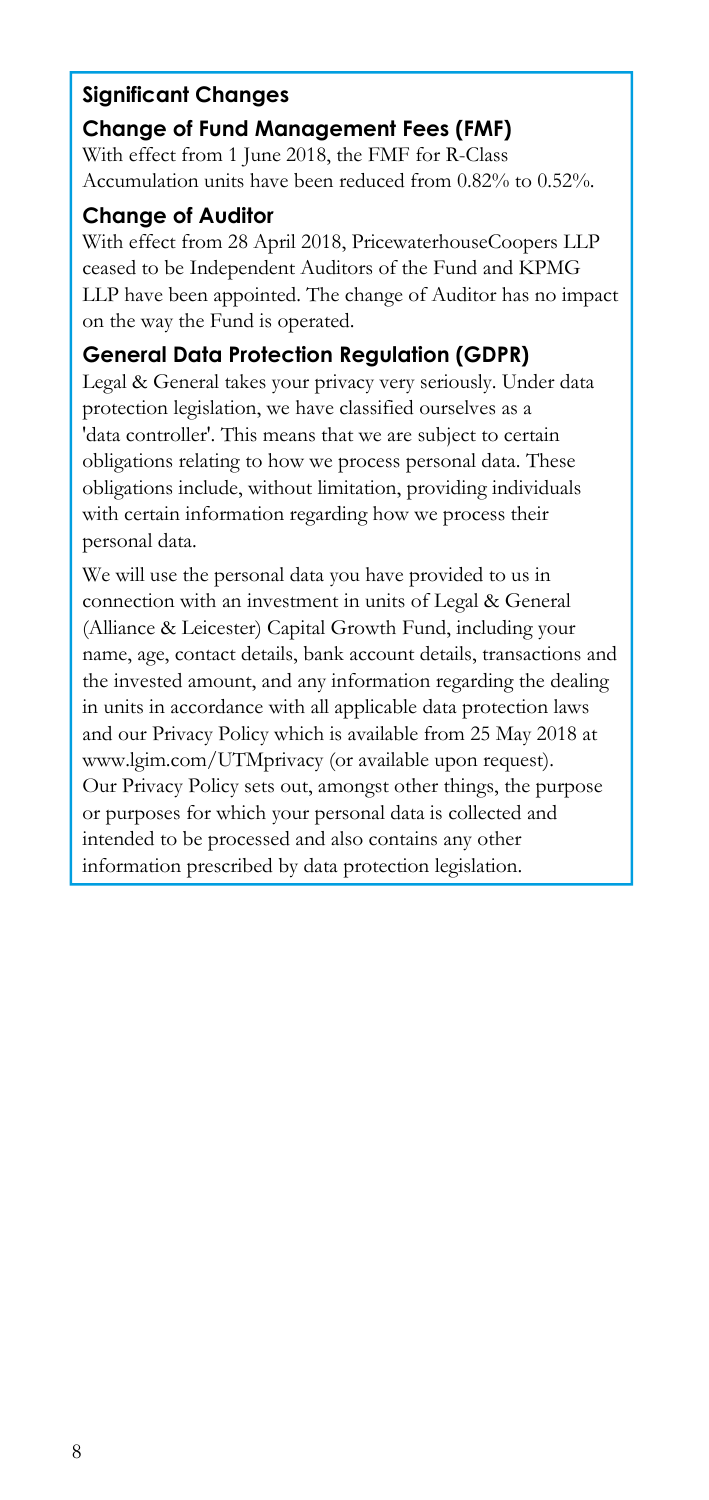# **Authorised Fund Manager**

Legal & General (Unit Trust Managers) Limited Registered in England and Wales No. 01009418 Registered office: One Coleman Street, London EC2R 5AA Telephone: 0370 050 3350 Authorised and regulated by the Financial Conduct Authority Call charges will vary. We may record and monitor calls.

# **Trustee**

Northern Trust Global Services SE 50 Bank Street, Canary Wharf, London E14 5NT Authorised by the Prudential Regulation Authority and regulated by the Financial Conduct Authority and the Prudential Regulation Authority

# **Independent Auditors**

KPMG LLP 15 Canada Square, London E14 5GL

Ï